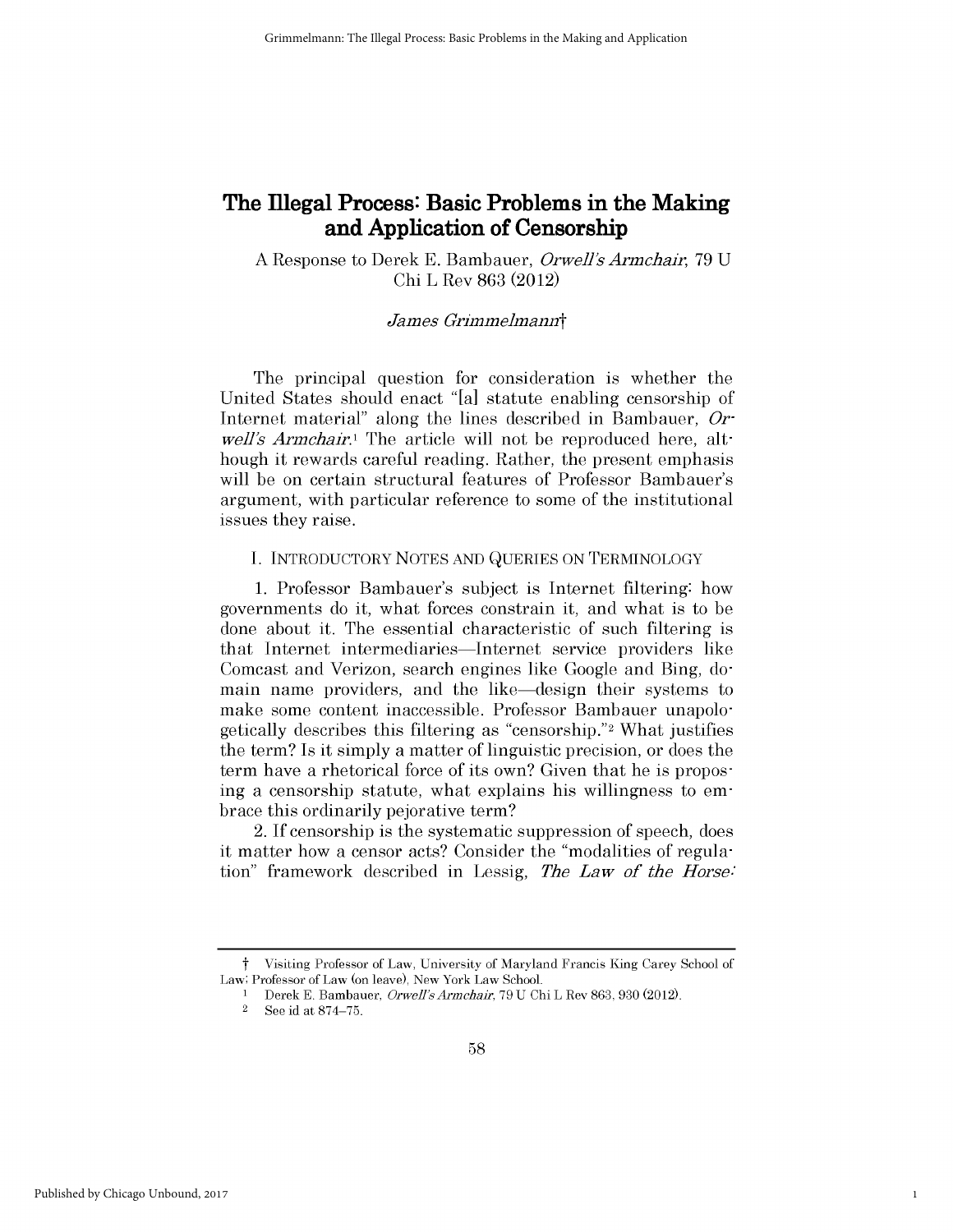2013] *Basic Probloms in the Making and Application of Consors-hip* <sup>59</sup>

*What Cyberlaw Might Teach.3* Professor Lessig argues that from the regulator's perspective, the four modalities—law, norms, markets, and code—are substitutes for each other. What is filtering, then, but code-based online censorship? Compare an of fline censor who burns books or cuts words out of letters with an online censor who cuts network links or blocks packets. Does the analogy hold? Does it shed any light on Professor Bambauer's use of the term "censorship?"

II. NOTES AND QUERIES ON HARD AND SOFT CENSORSHIP

*1. Orwell's Armchair* opens with an analytical distinction that will be central to what follows: between "hard" and "soft" forms of censorship through filtering.<sup>4</sup> There are two forms of hard censorship:

In *direct control*, the government installs filters on computer infrastructure that it owns. <sup>5</sup>

In *deputization*, the government orders private intermediaries to install filters on infrastructure that they own.6

They are contrasted with three forms of soft censorship:

In *pretext,* the government uses unrelated laws to impose filtering.'

In *payment*, the government offers rewards to intermediaries who install filters.8

In *persuasion*, the government uses the bully pulpit to pressure intermediaries to install filters.<sup>9</sup>

What justifies the labels of "hard" and "soft?" All filters are code. The reader who is unable to obtain a copy of Emmanuel Goldstein's *The Theory and Practice of Oligarchical Computation be*cause of Internet filtering is equally unable whether the filter is mandated by law or "voluntarily" deployed by a nominally private actor. Would it be more accurate to say that what is firmer or

**<sup>3</sup>** Lawrence Lessig, *Tho Law of tho Horso What CyberlawMight Toach,* 113 Harv L Rev 501, 507-11 (1999).

<sup>4</sup> Bambauer, 79 U Chi L Rev at 870-71 (cited in note 1).

**<sup>5</sup>**Id at 875-78. 6 Id at 878-83.

**<sup>7</sup>**Id at 883-87.

<sup>8</sup> Bambauer, 79 U Chi L Rev at 887-91 (cited in note 1).

<sup>9</sup> Id at 891-99.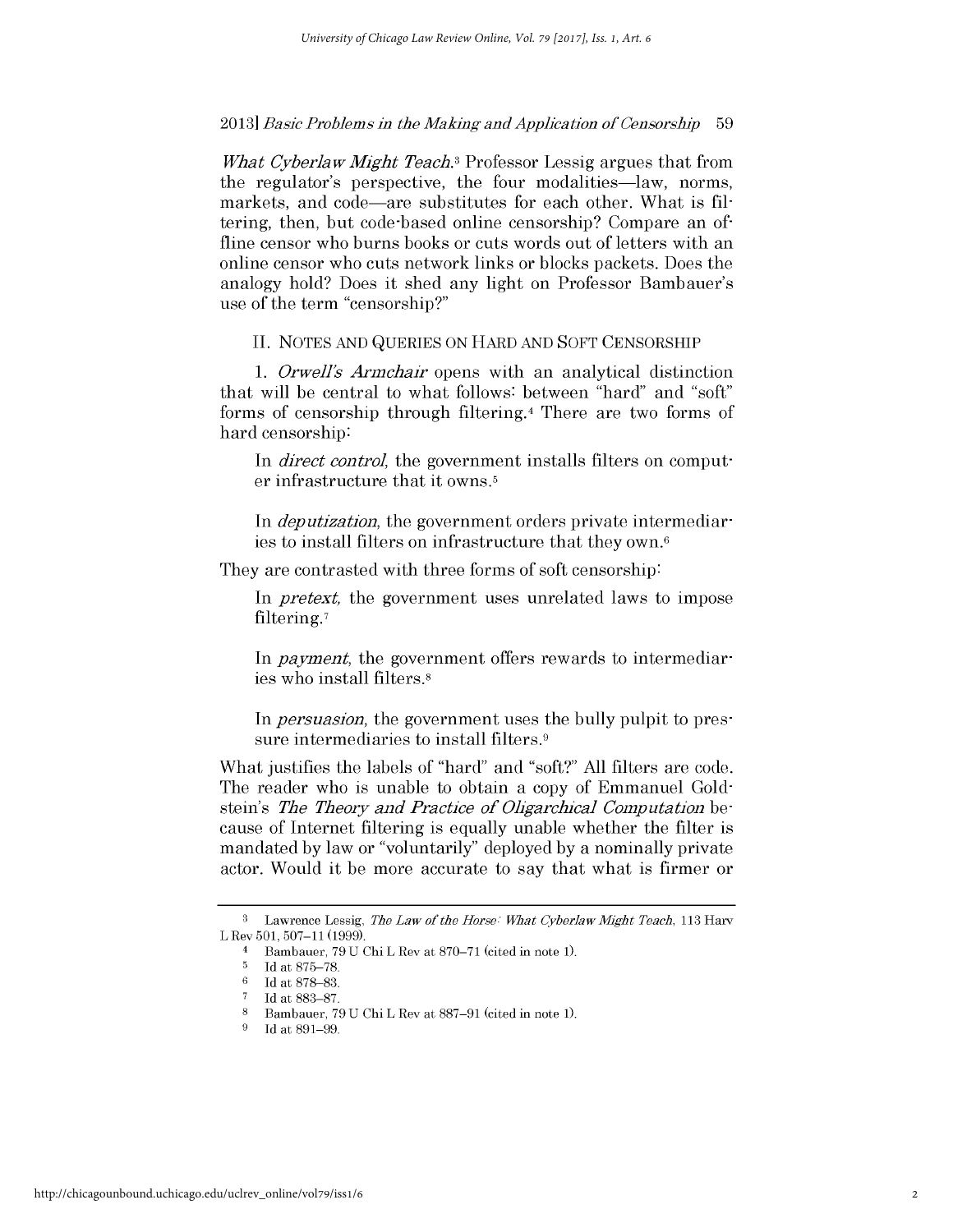#### 60 *The University of Ohicago Law Review Dialogue* **[79:58**

squishier is the nature of governmental influence on the persons who control the filter code? To say that the distinction is between direct and indirect forms of control over filtering? To say that Professor Bambauer is making not merely a procedural point about *how* censorship happens but also an institutional point about *who* does the censoring?

2. Professor Bambauer argues that the government's use of hard censorship is substantially more constrained by law than its use of soft censorship.10 If so, who is it that is doing the constraining? Comrade O'Brien seems unlikely to respect the Constitution simply because it is the Constitution. He will have to be reined in by the courts, will he not? And courts' willingness to take up these reins will depend on the strength or weakness of their institutional position and the strength or weakness of the popular consensus against the pernicious ideas contained in Goldstein's tract. If the sober jurisprudential conversation posited in *Orwell's Armchair* is a conversation that can only take place in certain political and institutional climates, does it seem likely that the present United States is such a climate? Does the collapse of the proposed filter-mandating Stop Online Piracy  $Act<sup>11</sup>$  (SOPA) in January 2012 due to vehement popular protests count as pretty good evidence that it is?

3. Why might it be that the law is hard on hard censorship but soft on soft censorship? Is this a simple failure of the judiciary to do its job of policing the legislature and executive in cases where the latter have not acted according to law? Is the greater difficulty of checking soft censorship through law reflective of an inherent institutional incapacity on the part of the judiciary?

a. What is deputization but official censorship plain and simple? Is there anything to distinguish ordering Verizon to install anti-Goldstein filters from ordering a bookstore to remove his book from its shelves? Is there any possibility that the courts would now make such a distinction? Was there ever a time when there was, and if so, what has changed?

b. Is direct control truly out of the question? Does the fact that most Internet infrastructure is privately owned mean that the public-forum question has never been squarely posed? If Comrade O'Brien were to nationalize the Ameri-

<sup>10</sup> Bambauer, 79 U Chi L Rev at 926-27 (cited in note 1).

<sup>11</sup> HR 3261, 112th Cong, 1st Sess, in 157 Cong Rec H 7133 (Oct 26, 2011), online at http://www.gpo.gov/fdsys/pkg/BILLS-112hr326lih/pdf/BILLS-112hr326lih.pdf (visited Feb 16, 2013).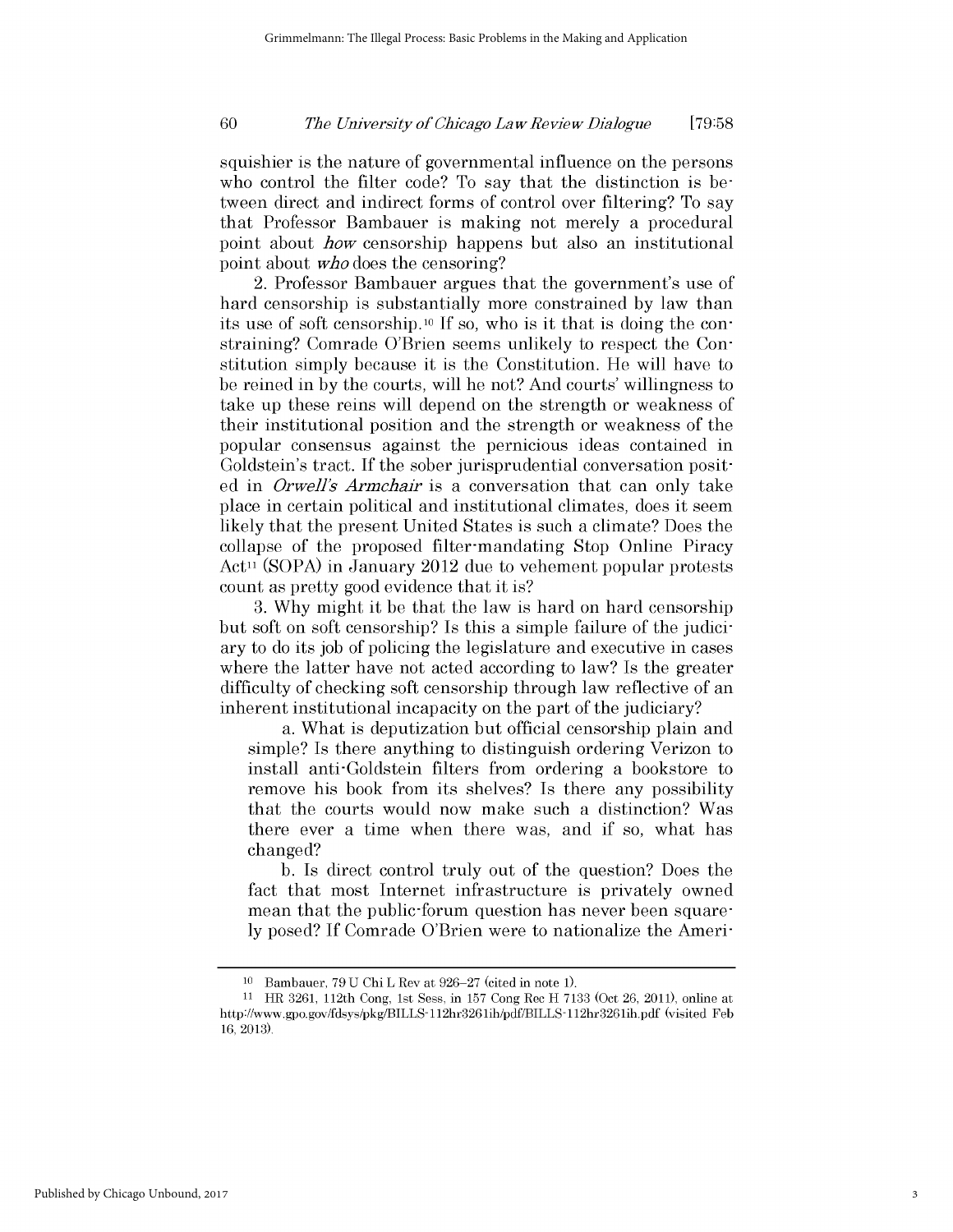### 2013] *Basic Probloms in the Making and Application of Consorship 61*

can portions of the Internet and install filters, is there any serious question about the outcome of the resulting First Amendment challenge?

c. Should we perhaps understand pretext as hard censorship in sheep's clothing? Given that the very point of pretext is to circumvent the normal limits on legislative action, it can hardly be presumptuous to expect the courts to look behind pretextual rationales and judge legislation according to its actual effects. Or can it?

d. Do payment and persuasion stand on somewhat different ground because the legislature acts through means other than the creation of primary private duties? What is it about the use of the power to appropriate and the power to jawbone that renders them less susceptible to oversight?

## III. NOTES AND QUERIES ON LEGITIMATE AND ILLEGITIMATE **CENSORSHIP**

1. Professor Bambauer argues that it is possible to distinguish "legitimate" from "illegitimate" censorship. In particular, he writes, "Legitimate censorship has four virtues: it is openly described, transparent about what it restricts, narrow in the material to which it applies, and accountable to the people it seeks to protect."<sup>12</sup> Can there be any serious question that accountable censorship is better than unaccountable censorship, that focused censorship is better than clumsy censorship, and so on? How general are these propositions? Are they specific to censorship, or are they applications of more general legal norms?

2. Professor Bambauer refers to his criteria as a "processbased methodology"13 and defends them as being "compatible with divergent views on what material should be banned."<sup>14</sup> How far can procedural criteria go in settling questions about censorship? Does it follow that because procedurally regular censorship is more legitimate than procedurally irregular censorship, it is legitimate in an absolute as well as a relative sense? Is this a question that can be settled in the abstract, without reference to the material to be censored? Is it right that whether Winston Smith shall be permitted to read *The Theory and Practice of 0] igarchical Computation* should turn only on the process Comrade O'Brien follows and not on the contents of the book? But if

<sup>12</sup> Bambauer, 79 U Chi L Rev at 899-900 (cited in note 1).

<sup>13</sup> Id at 873.

<sup>14</sup> Derek E. Bambauer, *Cyborsiovos,* 59 Duke L **J** 377, 380, 438 (2009).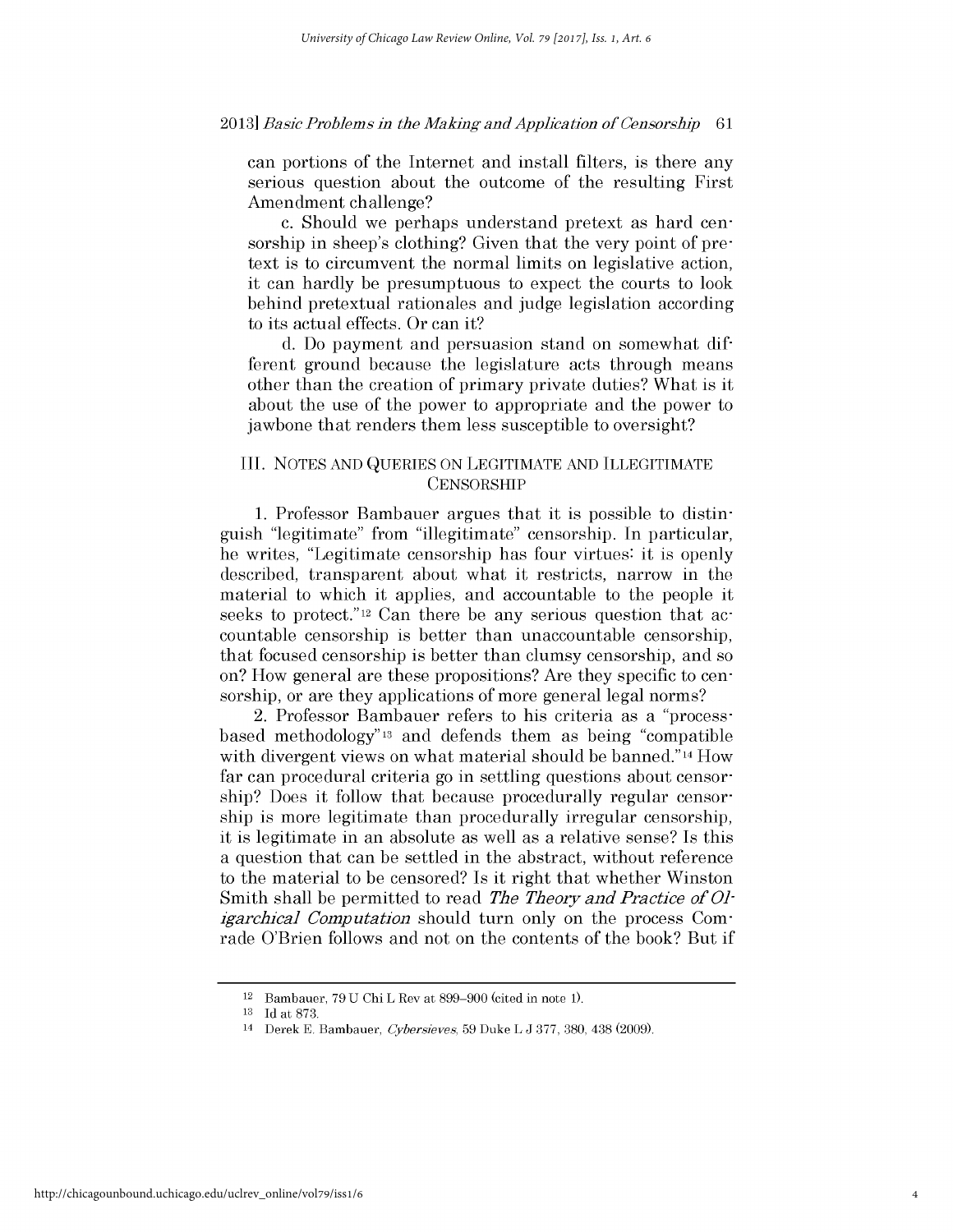#### 62 *The Univorsity of Ohicago Law Roviow Dialogue* **[79:58**

it is necessary to make normative judgments about whether particular material can appropriately be censored, is it possible to say anything about global censorship that does not rest on contested moral and social values? Is Professor Bambauer's theory an attempt to apply a quintessentially liberal methodology procedural justice—to a quintessentially illiberal subject censorship?

3. Can Professor Bambauer's procedural criteria be understood in institutional terms? What are openness, transparency, and narrowness but basic conditions that legal norms must fulfill if they are properly to be called "law" at all? And what is accountability but a demand that legal norms must originate from the political branches of government? Is it fair to say that a filtering decision that satisfies the procedural criteria is an institutional settlement of a contested question, that is, a decision duly arrived at as the result of duly established procedures by the institution best suited to make decisions of this type? Is it therefore entitled to deference from other actors in the system, namely courts?

4. Is there something about the structure of filtering decisions that renders them particularly unsuitable for generation as opposed to application-by the courts? One facet of China's experience may be instructive here. The state apparatus responsible for filtering decisions issues ill-defined but binding statements of general (and frequently shifting) policies, which intermediaries are expected to implement on their own. 15 Dramatic and unpredictable overblocking is the predictable result. Has Professor Bambauer endorsed a clear-statement rule for filtering, under which Congress is permitted to require online censorship but must make its intent unmistakable and provide precise direction when it deviates from a background norm against censorship? Or might it be that a clear statement in favor of censorship is precisely the one thing courts know they must not permit, so that the entire subterfuge of soft censorship is in fact a legal fiction willingly acquiesced in by all parties?

5. Professor Bambauer easily concludes that hard censorship is more legitimate than soft. 16 How could it be otherwise?

a. Deputization—the creation of primary private duties—will ordinarily require the open and accountable en-

<sup>15</sup> See Human Rights Watch (HRW), *World Report 2006* 245-47 (HRW and Seven Stories Press 2006), online at http://www.hrw.org/legacy/wr2k6/wr2006.pdf (visited Feb 16, 2013).

<sup>16</sup> Bambauer, 79 U Chi L Rev at 930 (cited in note 1).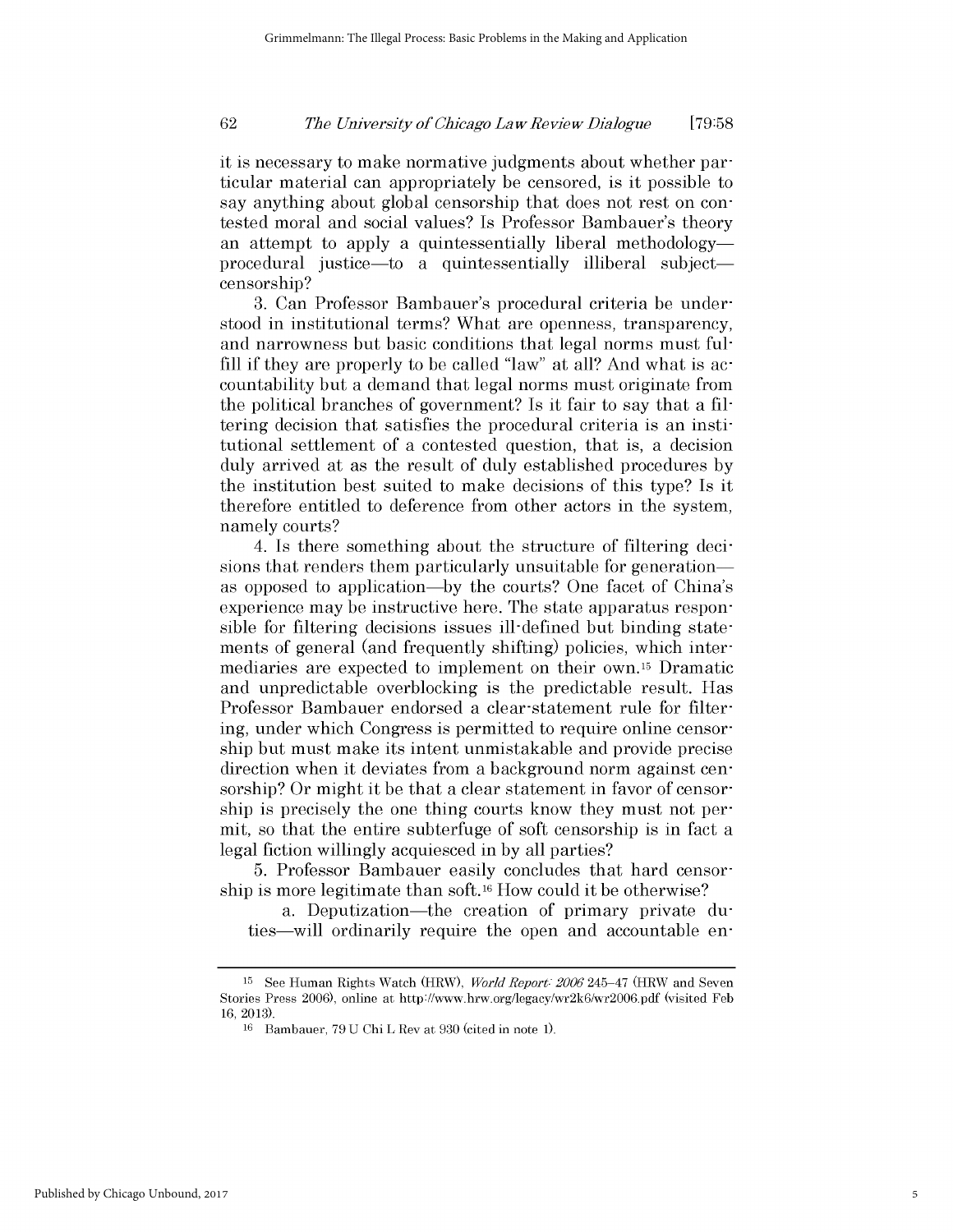### 2013] *Basic Problems in the Making and Application of Censorship* 63

actment of legislation. The enforcement of those duties by the judiciary will ordinarily require transparency. Narrowness is a property of the fit between the two. The procedural legitimacy of deputization is almost tautological, is it not?

b. Direct control is an interesting middle case. Does direct control locate day-to-day control of the infrastructure in the executive rather than in the legislature? Is it problematic if it does? How plausible is it that government-operated routers would be open to the kinds of public scrutiny necessary to verify the nature of the filtering actually being engaged in? Would such information properly be the subject of a **FOIA** request? On what statutory grounds, if any, might Comrade O'Brien colorably deny such a request? Does it matter whether the government is acting as proprietor or as sovereign? Is there a difference? Is direct control just payment writ large? If so, does it still deserve the designation of "hard" censorship?

c. Pretext is by definition illegitimate, is it not? Would the answer change if "pretext" were described instead as "the routine application of general legal norms to online activities?" If a domain name facilitates illegal gambling activity, why should it be any less subject to seizure than other property used in facilitating gambling? Or is this rhetorical shift itself a kind of pretext precisely analogous to the pretext involved in applying anti-gambling laws to domain names? Is the danger that pretext works precisely because labels matter and courts have difficulty looking behind them to understand the actual consequences for speech? On the other hand, is there anything wrong with pretextual legislation or pretextual prosecution, as long as the legislation or prosecution itself could be independently and honestly justified? Put another way, does the focus on pretext inappropriately project a judicial virtue on branches of government where it does not apply? Or is the point that these other branches may act pretextually, but they may not conscript the courts in their rhetorical shell game?

d. After *National Federation of Independent Business v Sebelius,17* do courts now possess meaningful criteria to limit Congress's use of its power of the purse to inhibit speech?18 Or is an analysis that depends on distinguishing the gov-

<sup>17 132</sup> S Ct 2566 (2012).

<sup>&</sup>lt;sup>18</sup> Consider id at 2606-07.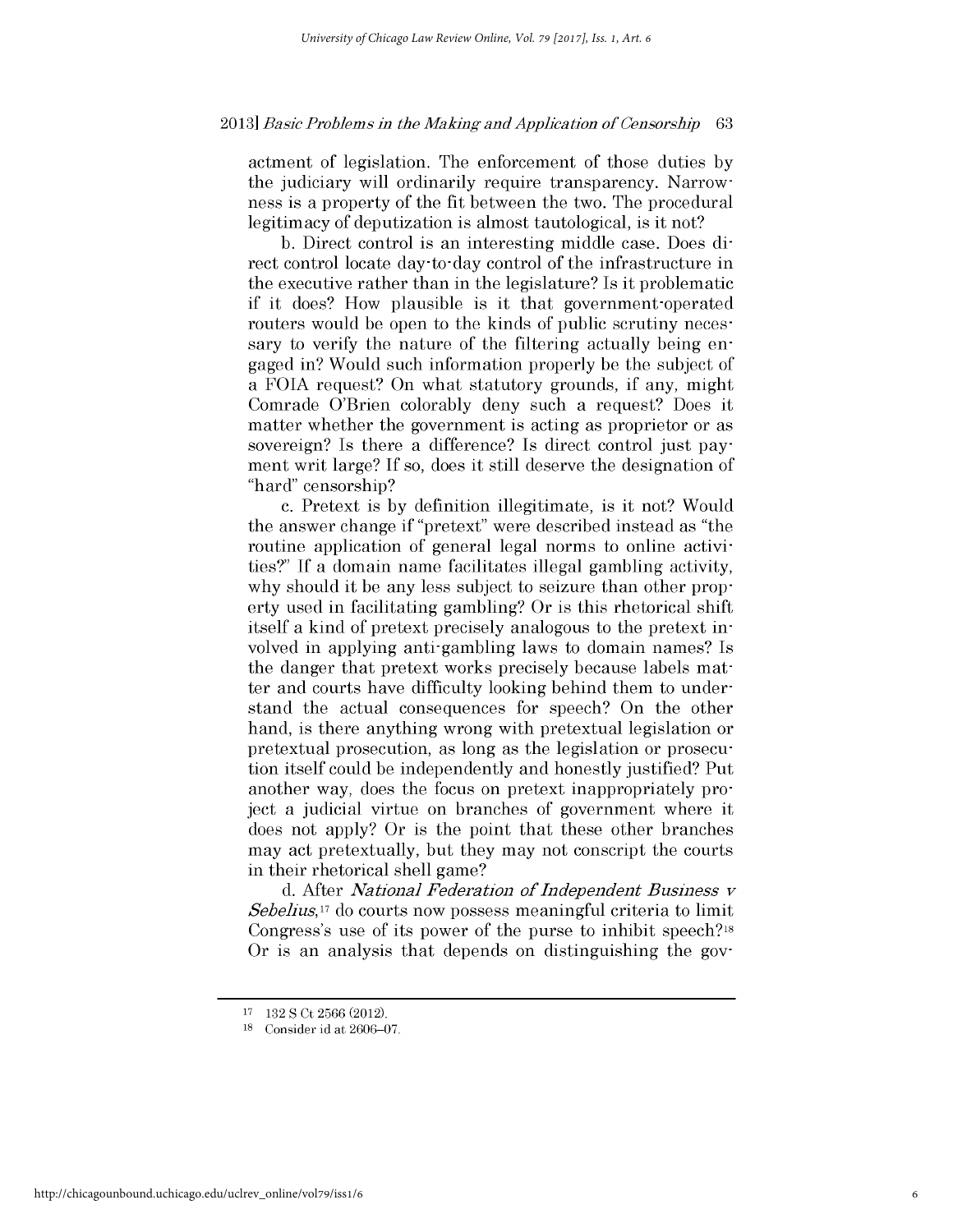#### *Tho Univorsity of Ohicago Law Roviow Dialoguo* **[79:58**

ernment-as-funder from the government-as-censor necessarily intractable? Consider the similar difficulties besetting campaign finance and telecommunications law, two other areas in which government subsidies for speech coexist uneasily with government regulations of speech. If the power to tax is the power to destroy, is the power to spend the power to censor?

e. Is persuasion the least law-like of the modalities of censorship? Is it anything more or less than the threat of legislation without the substance? Is it better described as corruption? As extortion? Or is it sometimes a form of grandstanding, in which officials take demagogic positions for political gain? If that is right, then does it perhaps score highly on openness since the officials must identify themselves publicly with the censorial goal in order to reap the demagogue's political rewards? And does this suggest that a theory of accountability must include a fairly rich account of the political process and must mean something more than just accountability to a majority of the relevant electorate? Is the problem with persuasion that it permits individual officials to usurp the authority of the institutions to which they belong?

6. Is there a connection between the greater legal constraints on hard censorship and its greater legitimacy? Is the more exacting judicial scrutiny of deputization the cause of its greater adherence to rule-of-law virtues? Or is it the fact that deputization acts through the prototypical mechanisms of law that makes it susceptible to meaningful oversight? Are the forms of governmental action used in soft censorship deviations from the Platonic ideal of lawmaking, or are they indispensable elements of the lawmaking enterprise?

## IV. NOTES AND QUERIES ON NONLEGAL CONSTRAINTS ON **CENSORSHIP**

1. Law is not the only possible check on official censorship. Professor Bambauer argues that the other three modalitiescode, markets, and norms-should also be understood as ways to limit censorship.19 Can law also be an antiregulatory force? If not, what makes it different? Recall Professor Lessig's corollary that law can commandeer the other three modalities for regula-

<sup>19</sup> Bambauer, 79 U Chi L Rev at 906-09, 920-26 (cited in note 1).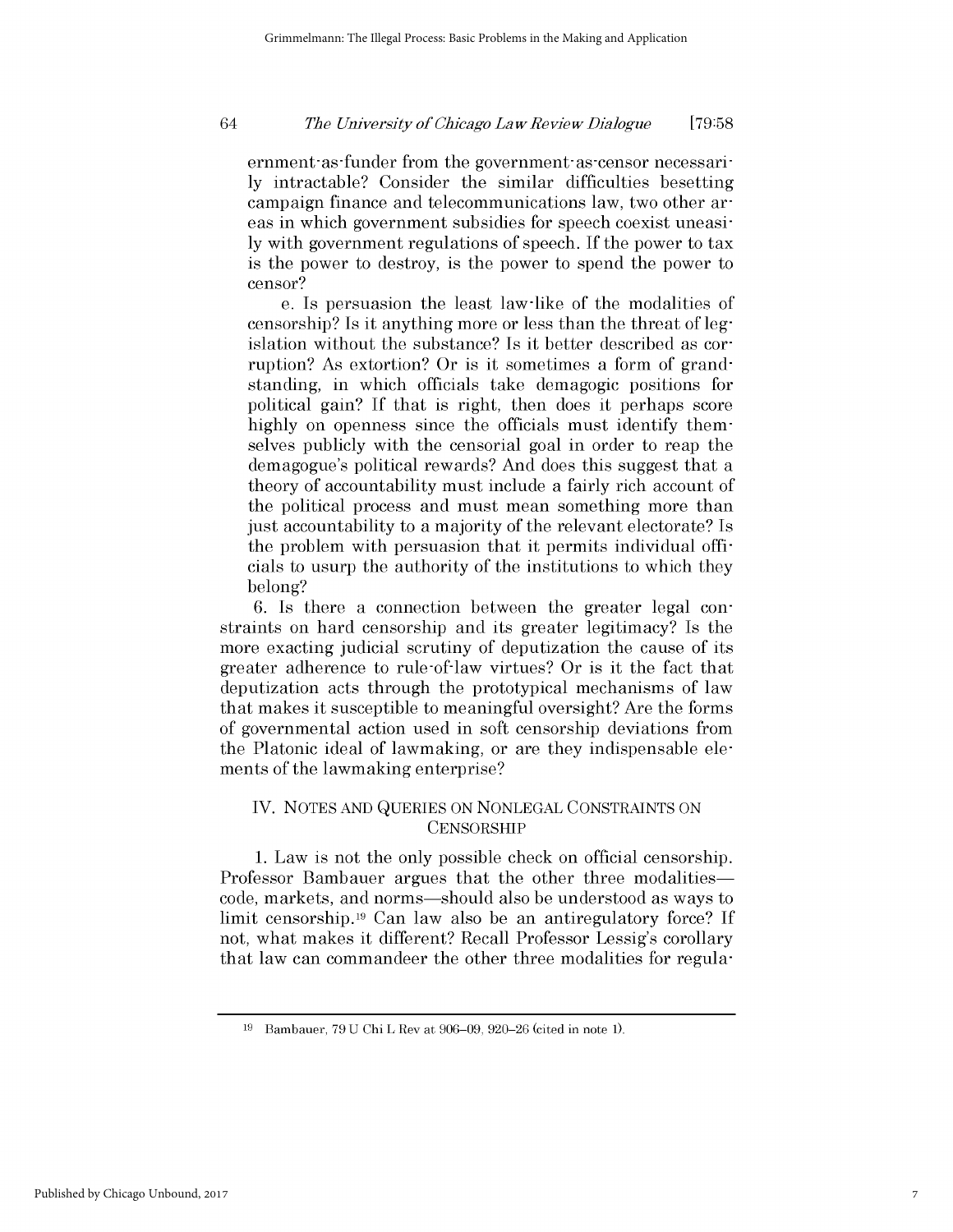### 2013] *Basic Probloms in the Making and Application of Consors-hip* 65

tory purposes<sup>20</sup> and Professor Bambauer's claim that deputization-law mandating code-is a form of hard censorship. If the four modalities are all tools deployed by actors in a complex global ecosystem to influence each others' conduct, what remains of Professor Lessig's original insight that these modalities are regulatory substitutes? Is the answer perhaps that we should be clearer about distinguishing how a regulatory modality is applied to its subject from the political economy of how regulation is developed and deployed? In considering the following questions about the effectiveness of the other antimodalities, due regard should be given to the institutional setting: the reaction by private parties to the situation in which they find themselves as a result of governmental or quasi-governmental action.

a. To what extent are the merits and demerits of code as a check on filtering captured by the phrase "arms race"? Given that software can be replicated and distributed at nearzero cost, how is it that government attempts to target circumvention code can be expected to raise the costs of circumvention? Does the United States' experience with anticircumvention rules in the digital rights management context suggest that legal prohibitions on circumvention tools in the filtering context will be effective or ineffective?21 Filtering-circumvention tools are most commonly used today in countries with politically repressive regimes.<sup>22</sup> Is there anything about this experience that might be unlikely to translate to the United States? If so, what does it imply about the effectiveness of a domestic anticircumvention law?

b. Professor Bambauer points to high concentration in Internet infrastructure markets as a reason that market forces may be an ineffective check on filtering.23 What ever happened to "The Net interprets censorship as damage and routes around it"?<sup>24</sup> How much of this concentration is essential to the existence of a single, unified Internet, and how

 $20$  See Lessig, 113 Harv L Rev at  $512-13$  (cited in note 3).

<sup>21</sup> See, for example, Digital Millennium Copyright Act § 103(a), Pub L No 105-304, 112 Stat 2860, 2863-64 (1998), codified at 17 USC § 1201(a) (declaring that "[n]o person shall circumvent a technological measure that effectively controls access" to certain copyrighted materials, and barring distribution of circumvention tools).

<sup>&</sup>lt;sup>22</sup> See, for example Cormac Callanan, et al, *Leaping over the Firewall A Review of Consors-hip Circumvention Tools* 46-57 (Freedom House 2011), online at http://www.freedomhouse.org/sites/default/files/inline-images/Censorship.pdf (visited Feb 16, 2013).

<sup>23</sup> Bambauer, 79 U Chi L Rev at 920 (cited in note 1).

<sup>24</sup> See Philip Elmer-Dewitt, *First Nation in Cyborspaco,* Time (Dec 6, 1993) (quotation marks omitted) (quoting John Gilmore).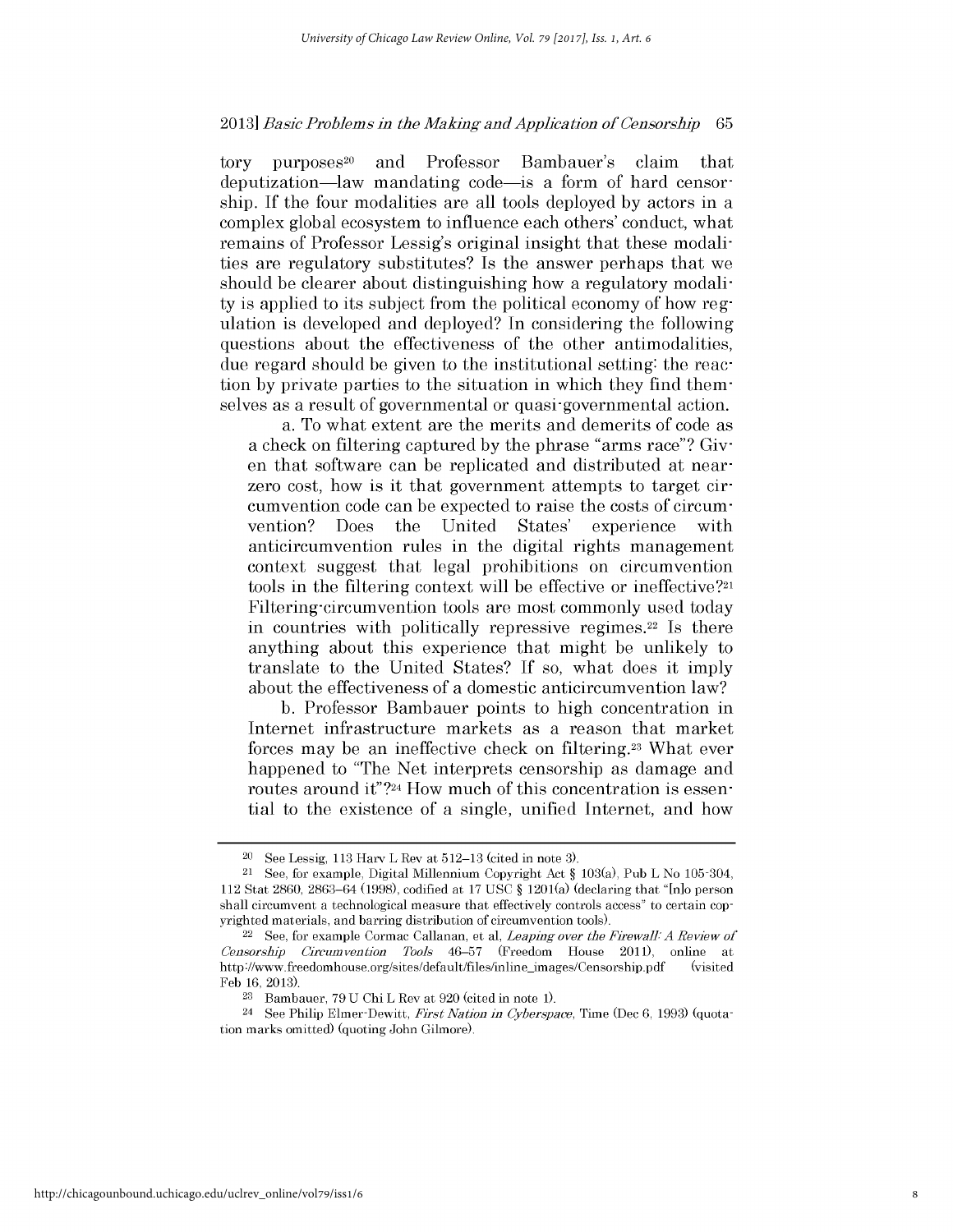much is the accidental result of historical factors and political choices? If existing intermediaries are unwilling to offer access to censored material for which there is demand, will this create countervailing market pressures for disruptive new intermediaries to develop alternative forms of access? If not, what structural features of these markets might explain their resistance to entry?

c. Professor Bambauer argues that norms are an imperfect constraint on soft censorship because their strength varies with the community and with the material to be blocked. If true, is this fact an argument for or against his process based methodology? He further argues that clever framing by censors and collective action problems will inhibit the development of antifiltering political movements. What then of the SOPA protests from January 2012?25 Were they an aberrational moment in an otherwise unbroken narrative of public complacency? Is their vehemence to be explained by the fact that it was hard censorship at stake rather than soft? Or do they imply that norms can sometimes be an effective check on soft censorship?

2. Professor Bambauer suggests that it is paradoxical that soft censorship is primarily constrained by practical limits such as the availability of funds rather than by any principled limits.26 Is this so surprising in light of his arguments about the absence of principled limits? If soft censorship were truly unconstrained in all ways, would we not expect to see it used with impunity and ubiquity? Since soft censorship remains the exception rather than the norm, must it not be the case that there are some limits on it somewhere? And having ruled out legal limits, should we not expect that the actual limits are pragmatic? Would it be fair to say that while government has many tools at its disposal, none of them are free? That just as payment draws on the public fisc, persuasion also draws on political capital, and that neither can be spent without limit? If all censorship, hard and soft, operates within these budgetary constraints, how might this fact be employed to prevent censorship or to channel it in the direction of greater legitimacy?

<sup>25</sup> See Jenna Wortham, *Protost on Web Takes On 2 Bills Aimed at Piracy,* NY Times **Al** (Jan 18, 2012).

<sup>26</sup> Bambauer, 79 U Chi L Rev at 926-27 (cited in note 1).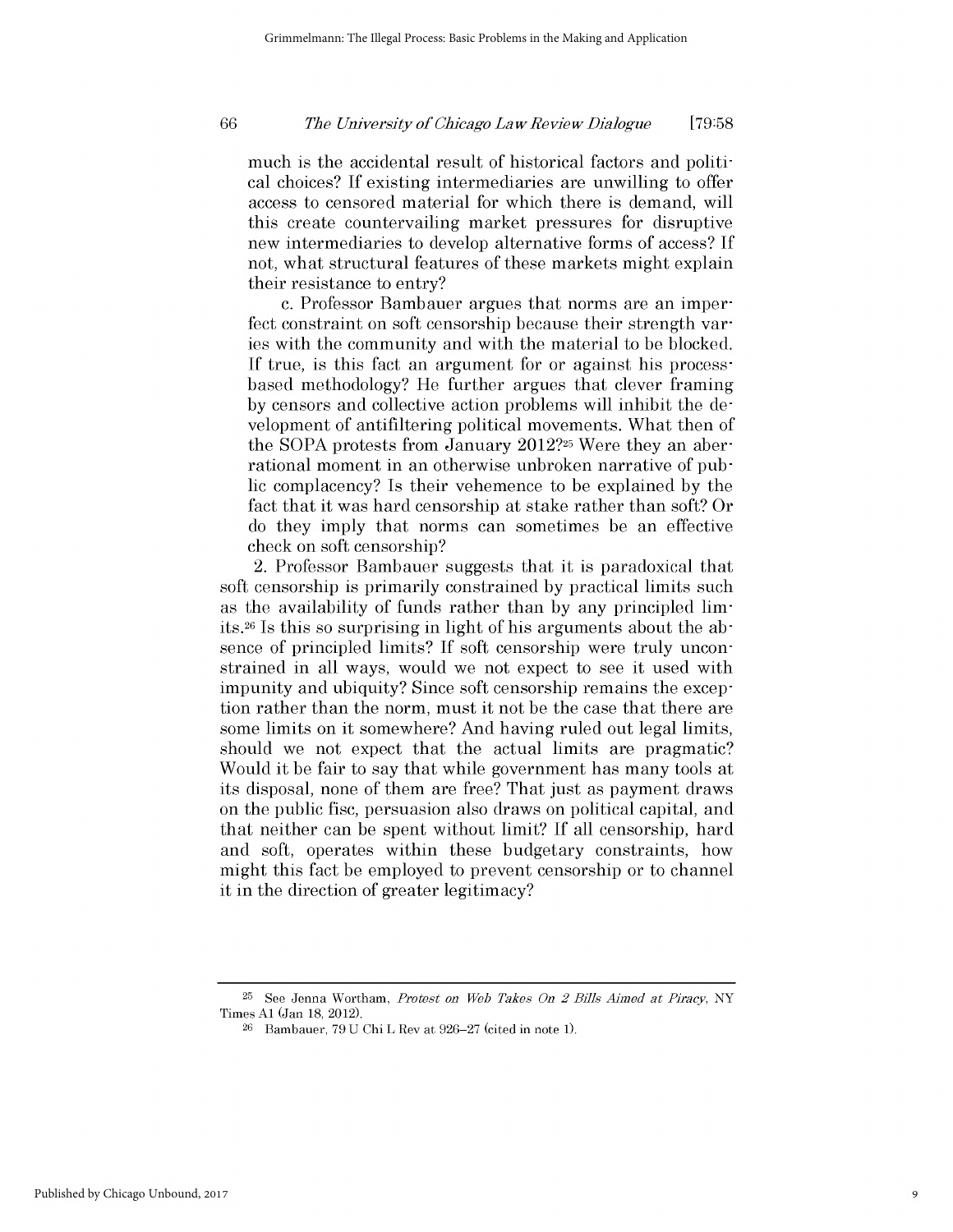## 2013] *Basic Problems in the Making and Application of Consors-hip 67*

## V. NOTES AND QUERIES ON THE DRAFTING OF A HYPOTHETICAL INTERNET- FILTERING STATUTE

1. Professor Bambauer outlines a potential federal Internet filtering statute.<sup>27</sup> The features and likely effects of such a scheme will be considered presently, but first some attention should be given to the drafter's apparent attitude toward his hypothetical statute. He pointedly declines to endorse the proposition that "interdicting online content is normatively desirable."28 But consider the following quotations from his Article:

**[If** hard censorship is more legitimate than soft, and society determines that government should prevent access to certain materials, then the federal government should pass and implement a statutory scheme for online censorship.29

IH]ard censorship is normatively preferable to soft censorship.<sup>30</sup>

[O]nline censorship is inevitable: nearly every government seeks to block some material on the Net.<sup>31</sup>

Does it not follow, by the introduction of a conjunction and the application of *mod us ponens,* that the government should enact a censorship statute? What then is the significance of Professor Bambauer's normative reservation? Should he be understood as arguing that the government is justified in enacting a censorship statute but that he would prefer to be counted as a conscientious objector to it? Or is this a lament about the ubiquity of online censorship coupled with an attempt to make the best of a bad situation?

2. The defining feature of the Bambauer Act is its extensive regime of procedural safeguards. It vests the filtering power exclusively in the US Attorney General, requires prior notice and adjudication before the implementation of any filtering request and regular review afterwards, sets the government's burden of proof at clear and convincing evidence, permits only narrowly tailored blocking, and requires that intermediaries be reimbursed for their compliance costs. 32 Given Professor Bambauer's

<sup>27</sup> Id at 927-38.

<sup>28</sup> Id at 927.

<sup>29</sup> Id at 868-69.

<sup>30</sup> Bambauer, 79 U Chi L Rev at 870 (cited in note 1).

<sup>31</sup> Id at 936.

<sup>32</sup> Id at 931-35.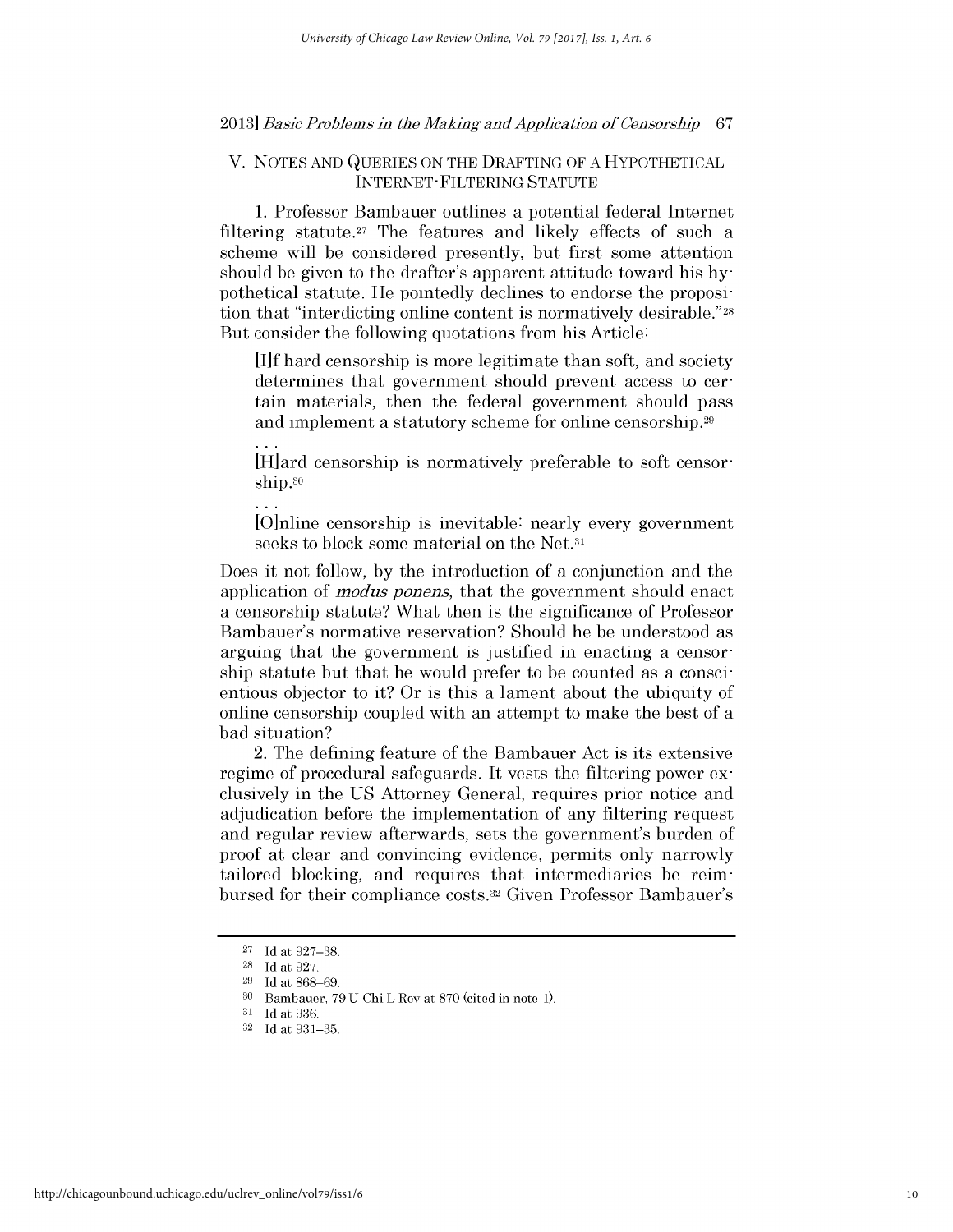#### *Tho Univorsity of Ohicago Law Roviow Dialoguo* **[79:58**

proceduralist jurisprudence, are these provisions a surprise? Are there any provisions not on the list that should be added to it? Any on the list that could be safely removed?

3. Can the Bambauer Act be understood in institutional terms? Its provisions naturally break down along institutional lines. Is that a happy accident of how the Act is explained, or does it reflect deeper commitments of the legal philosophy from which it springs?

a. Does restricting filtering authority to the Attorney General reflect a judgment about the competence and motives of the Department of Justice as compared with other possible institutions? Should the Attorney General's authority be delegable? Compare the list of officials authorized to request wiretaps in 18 USC § 2516.<sup>33</sup> Should filtering authority be broader or narrower than wiretapping authority? Do they raise similar intellectual-freedom concerns? Are the two in some sense substitutes for each other?

b. Do the requirements of prior notice, an opportunity to be heard, and review for changed circumstances reflect a judgment about the nature of adjudication, a judgment about judicial independence, or both? Would an adjudicatory proceeding before a filtering tribunal within the Department of Commerce before an Article I administrative law judge suffice? Is it possible to imagine a category of filtering requests so clear-cut, so routine, or so numerous that rulemaking would be a suitable alternative procedure?

c. The Act's choice of a clear-and-convincing burden of proof makes a statement about deference, does it not? Is it fair to say that the entire tenor of the Act bespeaks a profound skepticism of the motives of executive actors and that the Act invites judges to partake of that skepticism? If so, should they extend their scrutiny to matters beyond the quantum of proof required? For example, would it be appropriate for a judge in a filtering case to demand detailed evidence from the government even in the face of a procedural default by the target of a filtering order?

d. Who is best positioned to ensure that a filtering order is narrowly tailored to the material to be blocked? Professor Bambauer's answer is that intermediaries should be charged with implementing the filters "using technically feasible, financially reasonable efforts" and should be reimbursed for

**<sup>33</sup>**18 USC § 2516(1).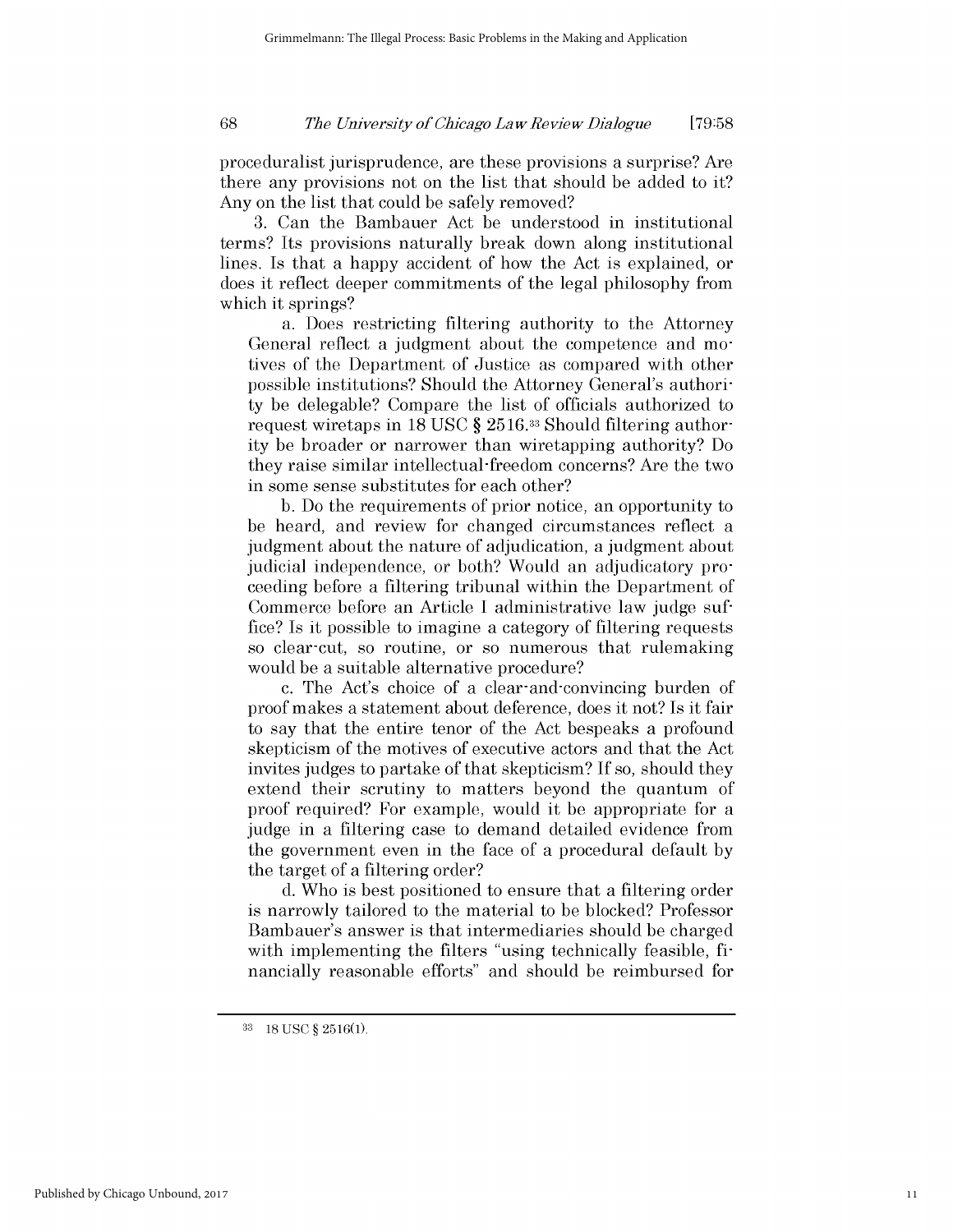### 2013] *Basic Probloms in the Making and Application of Consorship 69*

their efforts. 34 What institutions, if any, will be in a position to monitor the effectiveness of the filtering as implemented? What effect does cost-shifting have on the private incentives of intermediaries?

e. The entire scheme is shot through with attempts to make filtering orders both open and transparent. To what extent is this goal in tension with the goal of any filtering scheme to make certain material unavailable? How far is it possible to go in detailing what is being blocked without giving away the game? In the face of such concerns, who can be counted on to ensure that the required disclosures really are taking place? It may be instructive to consider the United States' experience with public oversight of executive electronic surveillance, and the courts' experience overseeing the redaction of court filings.35

## VI. NOTES AND QUERIES ON THE EFFECTS OF A HYPOTHETICAL INTERNET- FILTERING STATUTE

1. How plausible is it that the United States might actually adopt a statute along the lines of the Bambauer Act? Will the Act's rigorous preconditions to filtering orders make it unappealing to parties who simply wish to limit access to the speech that they hate? And how likely is it that free-speech advocates will endorse a statute that purports to authorize official censorship? Is the Act the kind of compromise that is politically feasible because it shares the pain broadly? Or does it fall in an unhappy medium that will satisfy no one? Might Professor Bambauer have other reasons for proposing an Act he personally opposes and that seems unlikely to be enacted?

2. What would actually happen if the Bambauer Act were to be made law? Would Comrade O'Brien seek to employ the hardcensorship powers it grants to the government? Is he likely to be satisfied with the results? Is Professor Bambauer perhaps playing a game of eleven-dimensional chess with Comrade O'Brien by proffering an Act that purports to give him the censorial power he seeks, while channeling him into procedural devices that will be largely ineffective in practice? Or is it more likely that Comrade O'Brien will continue to employ the techniques of soft

<sup>34</sup> Bambauer, 79 U Chi L Rev at 936 (cited in note 1).

**<sup>35</sup>**Consider Peter A. Winn, *Judicial Information Managomont in an Electronic Ago. Old Standards, Now Challongos,* 3 Fed Courts L Rev 135, 151 (2009) (describing pervasive failures to redact social security numbers from publicly available federal electronic court filings).